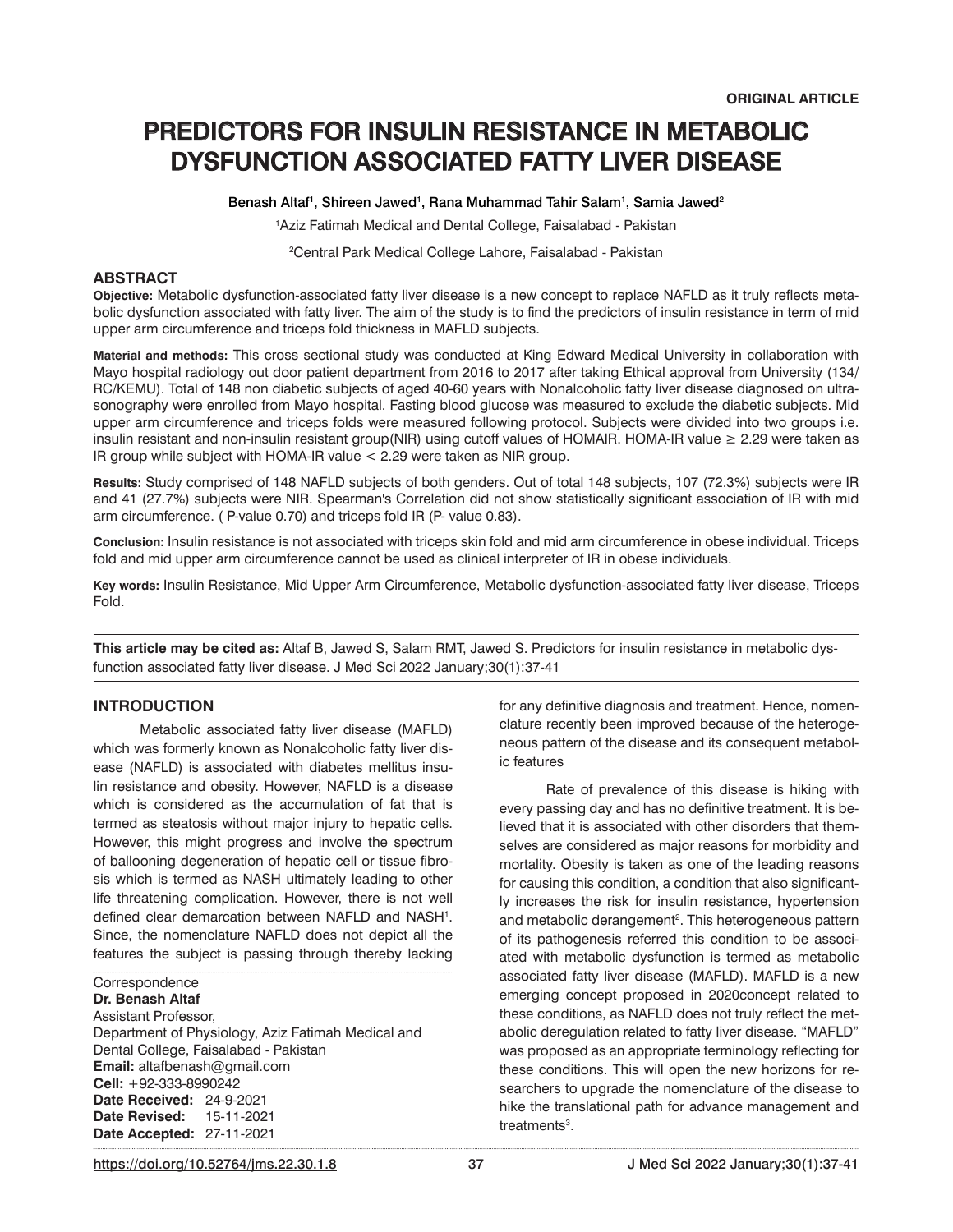Obesity, especially visceral adiposity including fatty liver, is also an important component of the insulin resistance metabolic syndrome, a group of disorders including dyslipidemia, type 2 diabetes, and hypertension that might itself can lead to patient's health deterioration $^2$ .

Insulin being the vital hormone is responsible for maintaining the human blood sugar levels by utilization of glucose through peripheral tissues. When peripheral tissue utilization is affected in the presence of adequate amount of insulin then this condition is known as insulin resistance(IR)<sup>4</sup>. Hence, raised levels of blood glucose are found in subjects with insulin resistance. Certain tools are now been discovered for measuring the insulin resistance but Matthwes et al, was the first researcher being credited for describing the HOMAIR. It is now been widely used especially in epidemiological studies because of its convenience and need of only single plasma sample for insulin and glucose. It is also described as the indicator of angiographic coronary artery disease in diabetic and non-diabetic subjects as well as for cardio metabolic risk factor<sup>4,5</sup>.

Utilizing the anthropometric tools relies upon its efficacy to determine pertinent health problems<sup>6</sup>. Body mass index is considered as an important sign to evaluate the degree of obesity or adiposity in adolescents as well as in children. Nevertheless, if alternate to BMI more specify to adiposity, could show strong association with health related outcomes and might impart significant contribution to research, provided that assessing obesity and adiposity with BMI is oppressed with conceptual challenges. Widely used anthropometric tools to determine adiposity are the triceps fold thickness and mid upper arm circumference (MUAC). Though its utility for determining the nutritional status is remarkable but is used rarely for assessing obesity and its associated outcomes including IR and deranged lipid profile. According to studies MUAC can be used as surrogate for HOMA-IR and can be the good predictor of mortality than BMI7 . Hence our study aims to evaluate the association of mid upper arm circumference and triceps skin fold with insulin resistance because of it convenient utility and application in outdoor patient department and this could be used as a clinical predictor of IR and subsequent metabolic derangements in obese NAFLD subjects. Hence by keeping these causative factors under check we can be able to prevent NAFLD subjects progressing towards vicious cycle of the disease that is responsible for deteriorating subject's condition ultimately leading to early mortality.

### **MATERIAL AND METHODS**

This cross sectional study of 148 obese NAFLD subjects was conducted at King Edward Medical University(KEMU) attached with MAYO Hospital from January 2016 to December 2017.Before conducting the study, ethical(134/RC/KEMU) approval was obtained. Subjects were recruited by non-probability convenience sampling

#### technique.

One hundred and forty eight NAFLD subjects were recruited from outpatient sonology department Mayo hospital attached with King Edward Medical University. History was taken on predesigned proforma. Age, weight, triceps fold thickness and midarm circumference was measured following the protocol. Mid-arm circumference was taken by asking the subject to bend the left arm, then olecranon process and acromion process was marked, mid-point between these two marks was identified, while arm hanging straight down and then measuring the midpoint arm circumference. While triceps fold was measured with help of body fat measuring caliper.

Subject with BMI> 25kg/m2 with normal fasting sugar less than 126mg/dl from age 40-60 were enrolled in the study. However subject with raised fasting blood sugar and known diabetics, subjects with any type of hepatitis, taking steroids and alcohol and on hikmat and homeopathic medicine were excluded. To exclude the diabetic subjects from the study, fasting blood sugar levels were checked using glucometer (model U-RIGHTTD -4251) subject with fasting blood sugar greater then 126g/dl were excluded from the study. Then under aseptic conditions 5ml of blood was drawn for measuring the levels of insulin. Afterwards, it was shifted in serum separator tubes to centrifuge the blood at 3000 rev/min for 15-20 minutes. Insulin levels were checked by ELISA technique. Then NAFLD subject were divided into insulin resistant and non-insulin resistant groups on the basis of values of having HO-MA-IR(glucose (nmol/L)  $*$  insulin ( $\mu$ U/mL)/22.5]. Subjects with HOMA-IR value ≥2.29 were taken as IR group while subject with HOMA-IR value <2.29 were taken as NIR group.

## *STATISTICAL ANALYSIS*

SPSS version 21.0 was used for analyzing the data. Continuous variables were expressed as mean ± SD. Shapiro's wilk test was used to check the Normality of data, as p value  $\leq$  0.05, indicating that it was not normally distributed. Manwhitnys U test was performed to compare the median of triceps fold and MUAC among studied group. Spearman's Correlation was used to analyze association of triceps and MAUC with IR. p-value  $\leq$  0.05 was considered significant.

## **RESULTS**

Hundred and forty eight NAFLD participants of either gender were included this study. Forty three (29.1%) were males and 105 (70.9 % ) were females. Descriptive of the studied population is shown in table1. Mean age of studied group was 44.8±6.2 and its median IQR was 43(8).Mean fasting sugar levels were 114.8± 12.8with median (IQR) 118.0(10.0). Mean of triceps and mid arm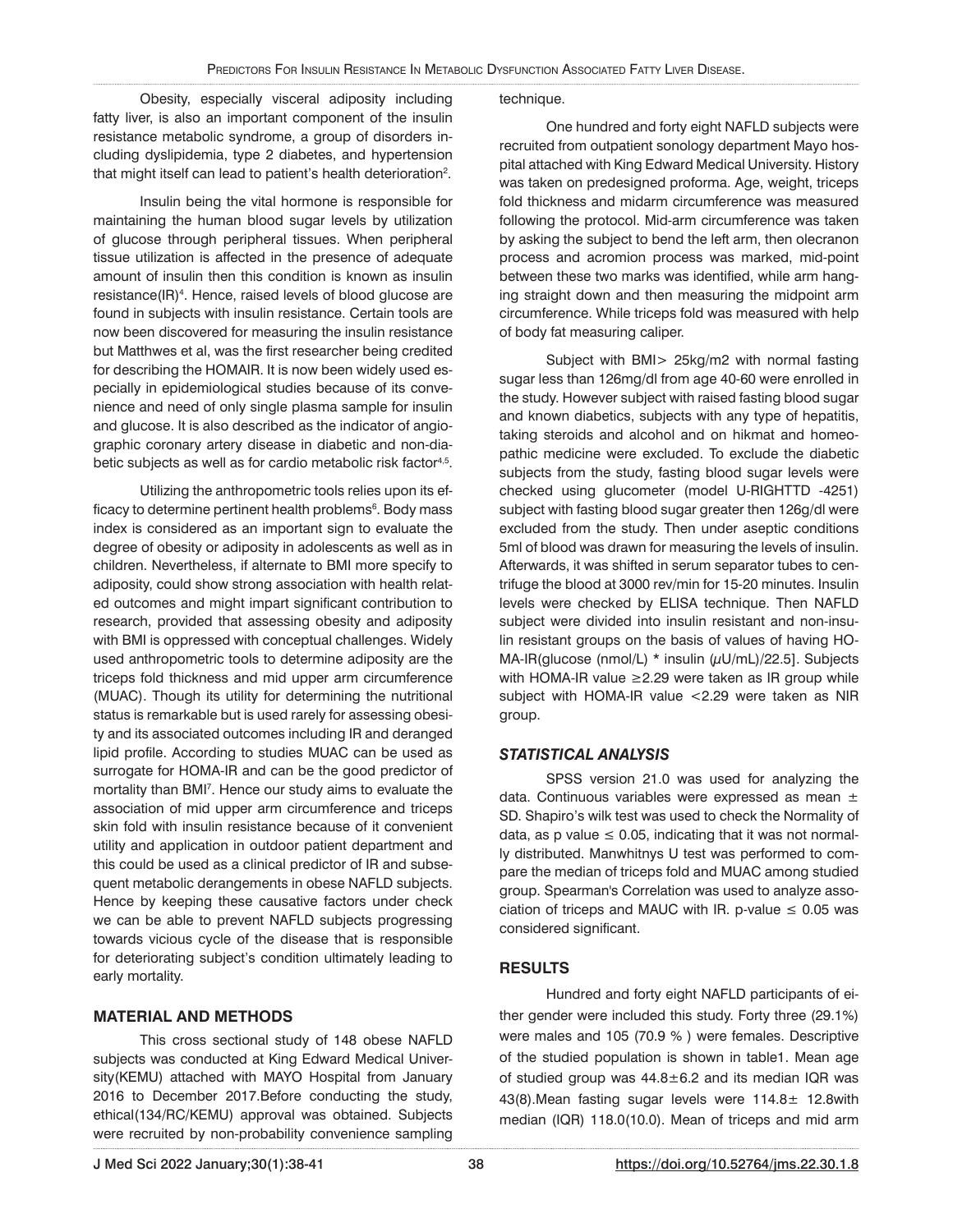circumference of whole population is 2.6±0.4 and 12.5  $\pm$ 1.09while median(IQR) 2.5 (0.3) and 12.5(0.8) respectively. Out of total 148 subjects, 107 (72.3%) subjects were IR and 41 (27.7%)subjects were NIR. Spearman's Correlation did not show statistically significant association of IR with mid arm circumference. (p value=0.70) and tricepsfold IR (p value=0.83). table2

# **DISCUSSION**

Obesity is the growing pandemic worldwide and soaring cause of insulin resistance leading to metabolic disorders<sup>8</sup>. Insulin is the main factor for transporting glucose into skeletal muscles and adipose tissues. 60-70% of glucose uptake in the skeletal muscles and 10% in adipose tissues is via insulin dependent GLUT 4 receptors<sup>9</sup>. Skeletal muscle is a main source of insulin mediated glucose metabolism and can profoundly persuade IR. Obesity results in formation of free fatty acids and ectopic lipids accumulation that triggers the insulin resistance by activating atypical Protein kinase C( PKC). PKC contributes to the reduction of insulin signaling by promoting serine phosphorylation of Insulin receptor substrate 1( IRS 1) that attenuates IRS-1 tyrosine phosphorylation pathway for actual insulin signaling<sup>10</sup>. Moreover, adipose tissue macrophages (ATM) associated with obesity accounts for reduced insulin signaling by releasing inflammatory cytokines that expedites hepatic gluconeogenesis and decline in glycogen synthesis leading to hyperglycemia and oxidative stress<sup>9</sup>. Activation of Toll- like receptors by free fatty acids are additional factor for insulin resistance

due to obesity. In turn insulin resistance causes protein catabolism in skeletal muscles and further increase in free fatty acid concentration by decreasing lipoprotein lipase activity in adipocytes and release of adipocytokines like TNFα, IL6and leptin, hence further aggravation of IR11. Evidences are available showing the relationship of adiposity with IR and all these factors accounts for nonalcoholic fatty liver diseases (NAFLD).Triceps fold thickness and mid upper arm circumference (MUAC) are important emerging predictors of adiposity and now been focused by the researchers of modern world. It is evident that as greater MUAC was positively associated with higher risks of several cardio-metabolic disorders<sup>12</sup>. It has been suggested by various researchers to use these parameters as a surrogate of HOMAIR4 . MUAC and triceps skin fold are used to assess nutritional status and lean body mass. Skin fold thickness measurement methods are inexpensive, non-invasive and easy measurable tool, hence providing a direct measurement of subcutaneous layer of fat, can provide direct effect of insulin on lipid metabolism<sup>13,14</sup>. ADDO O also documented the significant utility of skin fold thickness for estimating insulin resistance and serum triglycerides in adolecents<sup>15</sup>.

It is salient to highlight the association of indices of skin fold thickness with IR. This study was designed to elucidate the relation between triceps skinfold thicknesses and mid arm circumference with insulin resistance in obese subjects.

Present study did not find any significant correlation of MAUC with IR in obese studied subjects. Current

|                     | Group      | N   | Mean (SD)   | Median (IQR) |
|---------------------|------------|-----|-------------|--------------|
| Age                 | <b>IR</b>  | 107 | 44.6(6.1)   | 43(8)        |
|                     | <b>NIR</b> | 41  | 45.1(6.6)   | 45(7)        |
| Fasting blood sugar | <b>IR</b>  | 107 | 115.2(10.3) | 118(9)       |
|                     | <b>NIR</b> | 41  | 113.6(17.8) | 119(11.5)    |
| Weight              | <b>IR</b>  | 107 | 80.9(10.0)  | 82(10)       |
|                     | <b>NIR</b> | 41  | 75.9(9.4)   | 76(11.5)     |
| Height              | <b>IR</b>  | 107 | 1.5(0.1)    | 1.6(0.8)     |
|                     | <b>NIR</b> | 41  | 1.5(0.1)    | 1.6(0.9)     |
| Insulin             | <b>IR</b>  | 107 | 27.6(27.4)  | 19.6(33.20)  |
|                     | <b>NIR</b> | 41  | 24.9(22.2)  | 16.6(32.35)  |

#### **Table 1: Descriptives of the studied population**

**Table 2: Comparison of skin fold thickness among the studied group by Mann Whitney U test**

|            | Triceps fold $n = 148$ |                               | MUAC $n=148$     |                               |
|------------|------------------------|-------------------------------|------------------|-------------------------------|
|            | $Mean \pm SD$          | Median (inter-Quartile range) | $Mean \pm SD$    | Median (inter-Quartile range) |
| IR         | $2.65 \pm 0.44$        | $2.5(2.8-2.5)$                | $12.67 \pm 0.89$ | $12.5(13.0-12.5)$             |
| <b>NIR</b> | $2.64 \pm 0.56$        | $2.5(2.7-2.5)$                | $12.38 \pm 1.48$ | 12.5(13.0-12.0)               |
| P value    | 0.837                  |                               | 0.705            |                               |

\*P value ≤0.05 is taken as significant.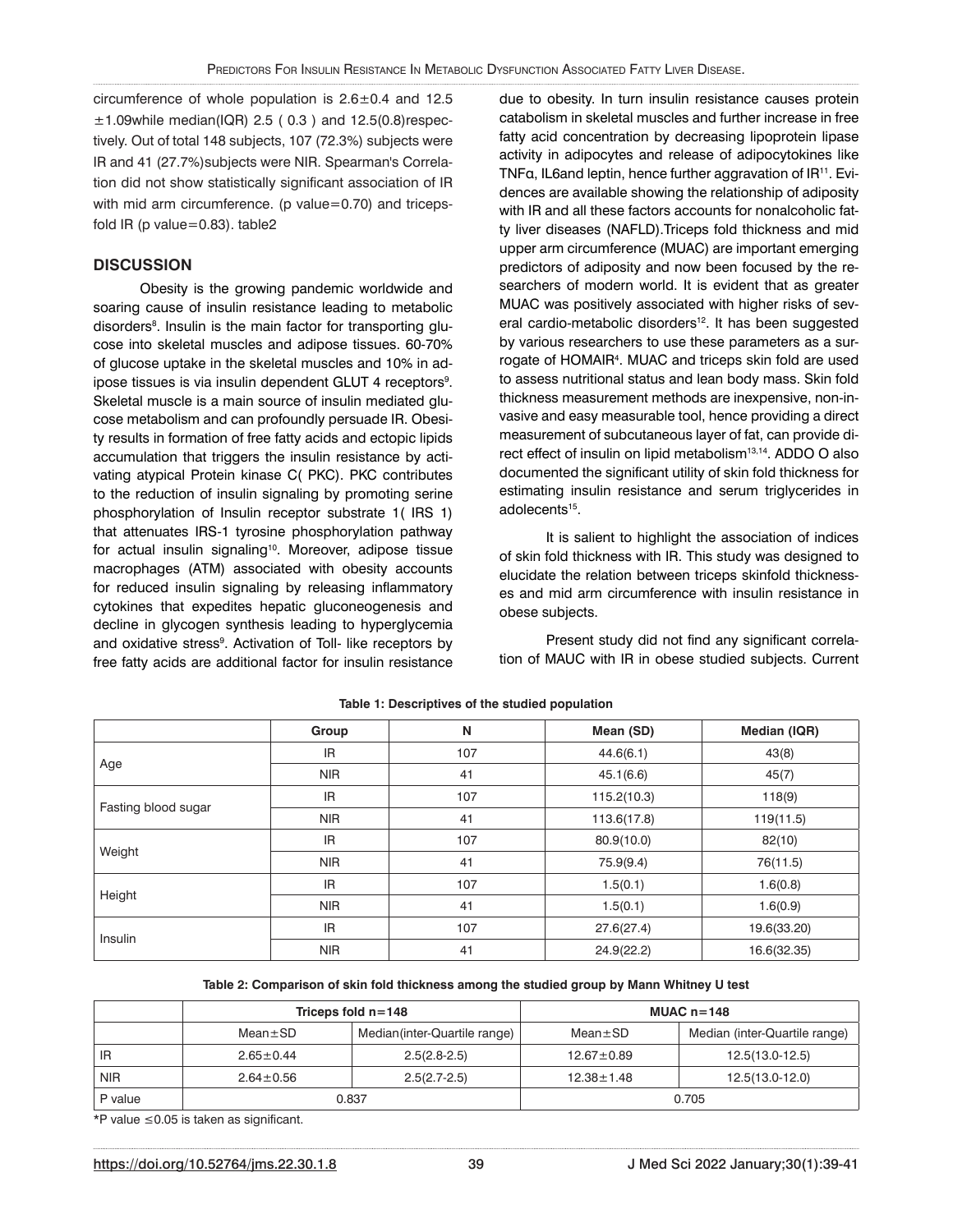results are justified by Chao et al study, which reported the interesting finding that they found significant positive association on MAUC with IR only in non-obese subjects, however they did not find similar association among the obese subjects<sup>4</sup>.

Our results are not in agreement with previous Pakistani study conducted at Lahore by Zafar U et al, which reported significant correlation of IR with MAUC<sup>16</sup>. These local results were in accordance with other studies also showing significant positive correlation between the AC and HOMA-IR<sup>17</sup>.

Our study did not find any significant association of triceps fold with IR and this was in line with very old study by Freedman et al, which also did not find any association between triceps fold thickness and IR and concluded that the Triceps skin fold thickness did not provide independent information on any outcome<sup>18</sup>. However current study is not in agreement with another Pakistani investigation who documented the strong association of triceps fold with IR , hence suggesting it as one of best predictor of IR and stated that it might be helpful in identifying the population at risk for IR and subsequent metabolic syndrome.16Findings of the aforementioned previous study had emphasized on the reduction in Central and upper body fat that might cause in improving insulin sensitivity and delay metabolic disorders due to insulin resistance.

More adiposity in the skeletal muscle of obese subjects limits the estimation of muscle mass by MUAC. Accumulation of fat in skeletal muscle results in transition of type I more oxidative fibers into type II muscle less oxidative fibers that already lack insulin sensitivity. Finding of the current study suggested that the triceps skin folds and MUAC cannot be used as a surrogate of HOMA IR to predict IR in obese subject, most probably because of inability to assess the excessive amount of fat accumulated outside and inside the muscle. Further researches on broader scales are required concerning use of other anthropometric measurements like waist circumference (WC) and calf circumference (CC) as surrogate for HOMA IR to establish easily accessible methods for predicting IR frail obese individuals.

# **CONCLUSION**

Insulin resistance is not associated with triceps skin fold and mid arm circumference in obese individual and they are not use as clinical predictor of IR.

# *ACKNOWLEDGMENTS*

I highly acknowledges Dr. Rana Khurram Aftab for his guidance throughout the research. Pathology lab technician who facilitated in running the ELISA kits.

# *LIMITATION:*

Causal inferences are not established due to cross-sectional nature of the study.

 It is a single center study, so results may not be generalized to whole population.

# **REFERENCES**

- 1. Wong T, Wong RJ, Gish RG. Diagnostic and Treatment Implications of Nonalcoholic Fatty Liver Disease and Nonalcoholic Steatohepatitis. Gastroenterol Hepatol (N Y). 2019 Feb;15(2):83-89. PMID: 31011302; PMCID: PMC6469262.
- 2. Huang J, Kumar R, Wang M, Zhu Y, Lin S. MAFLD criteria overlooks a number of patients with severe steatosis: Is it clinically relevant? J Hepatol. 2020 Nov;73(5):1265- 1267. doi: 10.1016/j.jhep.2020.06.016. Epub 2020 Aug 17. PMID: 32819754.
- 3. Eslam M, Sanyal AJ, George J; International Consensus Panel. MAFLD: A Consensus-Driven Proposed Nomenclature for Metabolic Associated Fatty Liver Disease. Gastroenterology. 2020 May;158(7):1999-2014.e1. doi: 10.1053/j.gastro.2019.11.312. Epub 2020 Feb 8. PMID: 32044314.
- 4. Chao YP, Lai YF, Kao TW, Peng TC, Lin YY, Shih MT, Chen WL, Wu LW. Mid-arm muscle circumference as a surrogate in predicting insulin resistance in non-obese elderly individuals. Oncotarget. 2017 Jul 18;8(45):79775-79784. doi: 10.18632/oncotarget.19340. PMID: 29108358; PM-CID: PMC5668091.
- 5. Shashaj B, Luciano R, Contoli B, Morino GS, Spreghini MR, Rustico C, Sforza RW, Dallapiccola B, Manco M. Reference ranges of HOMA-IR in normal-weight and obese young Caucasians. Acta Diabetol. 2016 Apr;53(2):251- 60. doi: 10.1007/s00592-015-0782-4. Epub 2015 Jun 13. PMID: 26070771.
- 6. Physical status: the use and interpretation of anthropometry. Report of a WHO Expert Committee. World Health Organ Tech Rep Ser. 1995;854:1-452. PMID: 8594834.
- 7. Soler-Cataluña JJ, Sánchez-Sánchez L, Martínez-García MA, Sánchez PR, Salcedo E, Navarro M. Mid-arm muscle area is a better predictor of mortality than body mass index in COPD. Chest. 2005 Oct;128(4):2108-15. doi: 10.1378/chest.128.4.2108. PMID: 16236862.
- 8. Lone SW, Atta I, Ibrahim MN, Leghari TM, Khan YN, Raza J. Hyperinsulinemia and waist circumference in childhood metabolic syndrome. J Coll Physicians Surg Pak. 2011 Mar;21(3):146-50. PMID: 21419020.